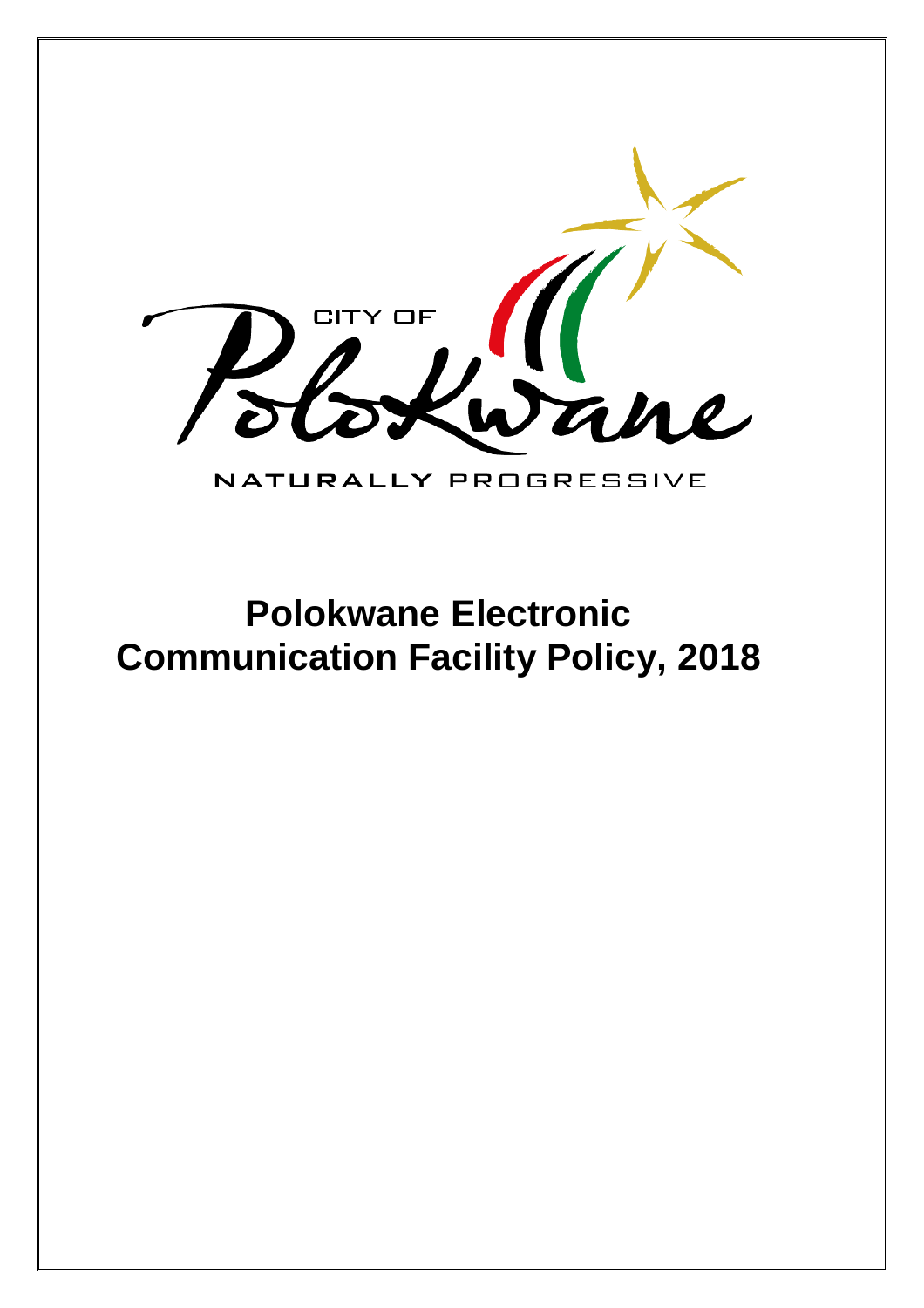## **TABLE OF CONTENT**

|                                                                       | 5<br>5<br>6    |
|-----------------------------------------------------------------------|----------------|
|                                                                       | 6              |
|                                                                       | 6              |
|                                                                       | 6              |
|                                                                       | $\overline{7}$ |
|                                                                       | $\overline{7}$ |
|                                                                       | 8              |
|                                                                       | 8              |
|                                                                       | 8              |
|                                                                       | 9              |
|                                                                       | 10             |
|                                                                       | 10             |
|                                                                       | 10             |
|                                                                       | 11             |
|                                                                       | 11             |
| 6.4 National Building Standards and Building Regulations Act          | 11             |
|                                                                       | 11             |
|                                                                       | 12             |
| 6.7 Electronic Communications Facilities Leasing Regulations          | 12             |
|                                                                       | 12             |
|                                                                       | 12             |
| Polokwane/Perskebult Town Planning Scheme, 2016<br>6.10               | 12             |
|                                                                       | 13             |
| SECTION 8: POLICY GUIDELINES AND REQUIREMENTS FOR THE ERECTION OF ECF | 13             |
|                                                                       |                |
|                                                                       |                |
|                                                                       |                |
|                                                                       | 16             |
| 8.2.1                                                                 | 17             |
| 8.2.2                                                                 | 17             |
| 8.2.3                                                                 | 17             |
| 8.2.4                                                                 | 18             |
| 8.3                                                                   | 18             |
| 8.4                                                                   | 18             |
|                                                                       | 19             |
|                                                                       | 19             |
|                                                                       | 19             |
|                                                                       | 20             |